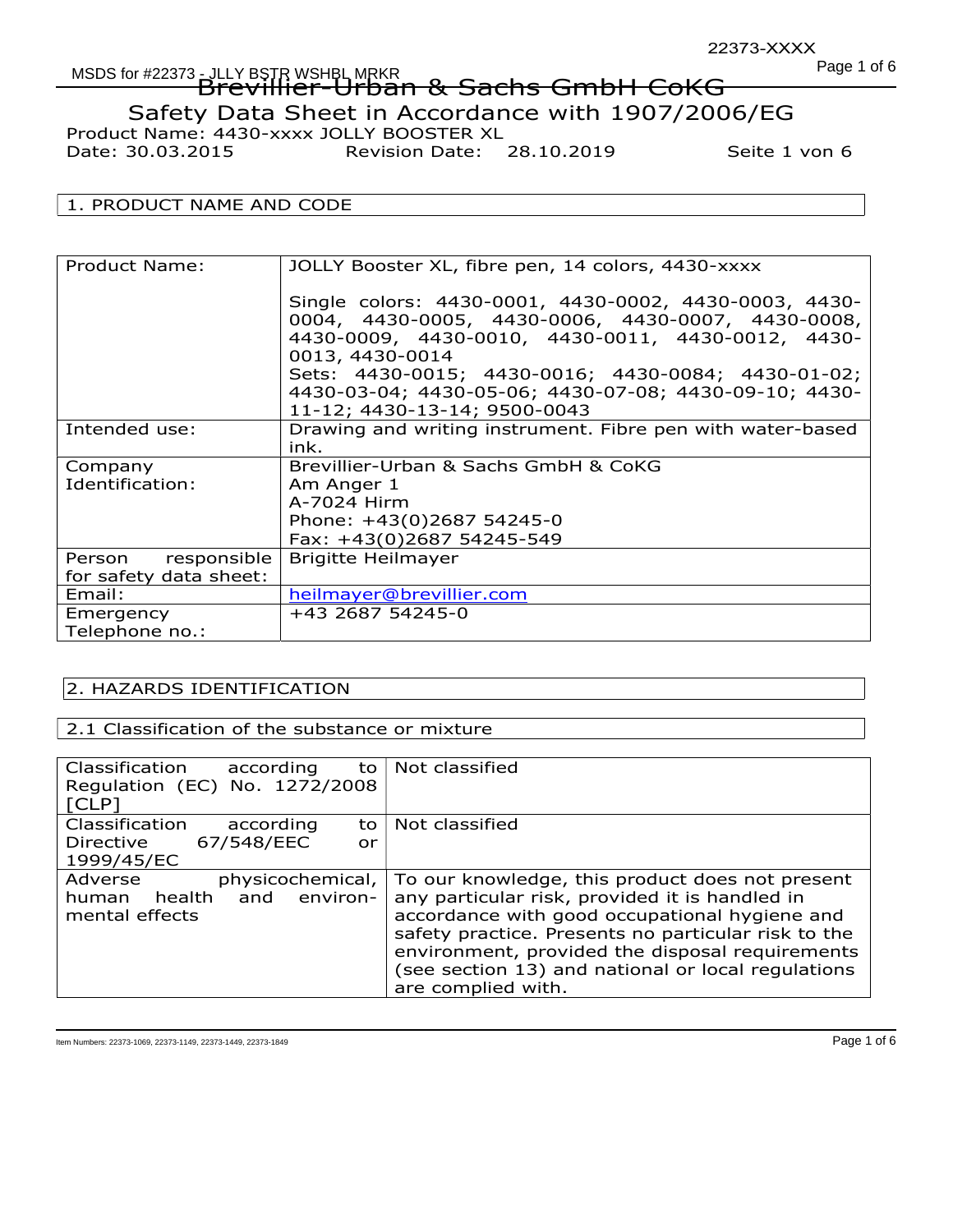Date: 30.03.2015 Revision Date: 28.10.2019 Seite 2 von 6

2.2 Label elements

Labelling according to Regulation No labelling applicable (EC) No. 1271/2008 [CLP]

#### 2.3 Other hazards

No additional information available

## 3. COMPOSITION/INFORMATION OF INGREDIENTS

| Chemical<br>characterization | Mixture of the following substances, containing<br>non-<br>hazardous substances and colouring agents                                                                                                                                                                                                                            |
|------------------------------|---------------------------------------------------------------------------------------------------------------------------------------------------------------------------------------------------------------------------------------------------------------------------------------------------------------------------------|
| Description                  | Mixture of substances listed below with non hazardous<br>additions<br>Fibre pen consisting of following plastics:<br>Shaft: Polypropylene<br>Cap: Polypropylene<br>Endcap: Polypropylene<br>Ink: This mixture does not contain any substances to be<br>mentioned according to the criteria of section 3.2 of REACH<br>annex II. |
| Dangerous<br>components      | <b>None</b>                                                                                                                                                                                                                                                                                                                     |

## 4. FIRST AID MEASURES

| First Aid           |                                                                                                                                  |
|---------------------|----------------------------------------------------------------------------------------------------------------------------------|
| <b>Skin Contact</b> | Remove any contaminated clothing. Wash with soap &<br>flowing water for 15 minutes. If irritation occurs consult a<br>physician. |
| Eye Contact         | Irrigate with a suitable eye solution or water for ten minutes<br>- obtain medical attention.                                    |
| Inhalation          | As a result of the physical appearance, there is no inhalation<br>expected.                                                      |
| Ingestion           | As a result of the physical appearance, there is no ingestion<br>expected.                                                       |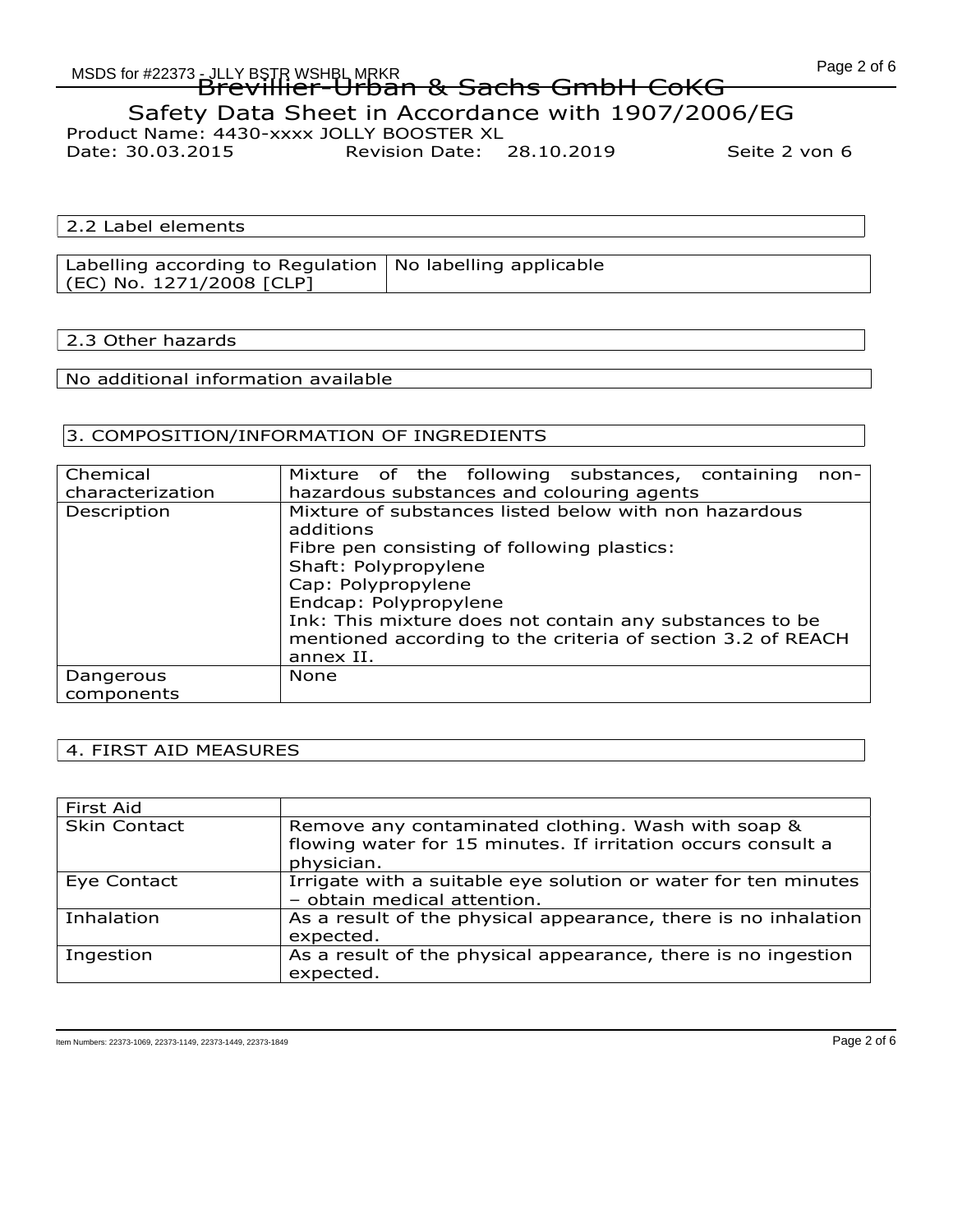Date: 30.03.2015 Revision Date: 28.10.2019 Seite 3 von 6

#### 5. FIRE-FIGHTING MEASURES

| Hazard                     | Explosive Limits: none                                                                                             |
|----------------------------|--------------------------------------------------------------------------------------------------------------------|
| <b>Extinguishing Media</b> | Alcohol resistance foam, water spray or fog. Dry chemical<br>powder, carbon dioxide, sand or earth may be used for |
|                            | small fires only.                                                                                                  |
| Media to avoid             |                                                                                                                    |
| Hazardous                  | Carbon Monoxide (co) can form with incomplete                                                                      |
| Combustion                 | combustion.                                                                                                        |
| Products                   | Some Oxides of Nitrogen (NOx) could be formed.                                                                     |
|                            | Complete combustion will yield primarily Carbon Dioxide                                                            |
|                            | (CO2) and water.                                                                                                   |
| Protective                 | Fire fighters should wear proper protective equipment and                                                          |
| Equipment                  | selfcontained breathing apparatus with full face-piece                                                             |
| Additional                 | Move exposed containers from fire area if it can be done                                                           |
| Information                | without risk. Use water to keep fire-exposed containers cool.                                                      |

# 6. ACCIDENTAL RELEASE MEASURES

| Personal             | Not necessary.                                               |
|----------------------|--------------------------------------------------------------|
| Precautions          |                                                              |
| Environmental        | Refer to Sections 8.0 and 13.0 for additional information on |
| Precautions          | Exposure and Disposal.                                       |
|                      |                                                              |
| Methods for cleaning | Collect material mechanically.                               |
| up.                  |                                                              |

## 7. HANDLING AND STORAGE

| Handling | No specific measures are required provided the product is<br>handled in accordance with the general rules of hygiene and<br>safety. |
|----------|-------------------------------------------------------------------------------------------------------------------------------------|
| Storage  | Keep away from direct sunlight and other sources of heat.                                                                           |
|          | Store in a cool, dry place.                                                                                                         |
| Product  | Do not empty into drains.                                                                                                           |
|          | Store at 25° C under dry conditions.                                                                                                |

## 8. EXPOSURE CONTROLS/PERSONAL PROTECTION

| Exposure Limit | Not available |
|----------------|---------------|
|----------------|---------------|

Item Numbers: 22373-1069, 22373-1149, 22373-1449, 22373-1849 **Page 3 of 6**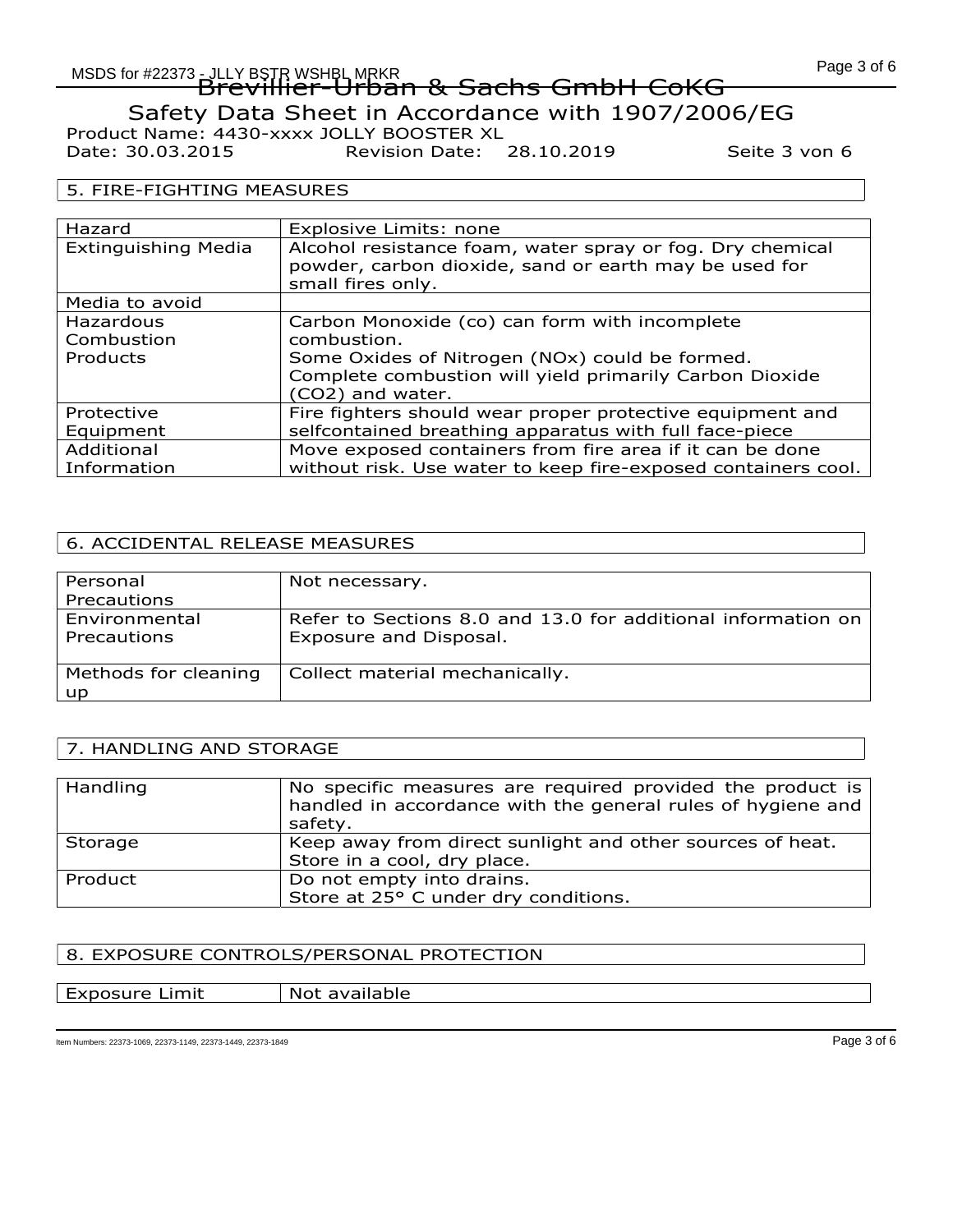Date: 30.03.2015 Revision Date: 28.10.2019 Seite 4 von 6

| Values                     |                                               |
|----------------------------|-----------------------------------------------|
| Exposure control           | Not available                                 |
| <b>Personal Protection</b> | Not necessary                                 |
| <b>Hand Protection</b>     | Not necessary                                 |
| Eye Protection             | Avoid contact with eyes.                      |
| <b>Skin Protection</b>     | Not necessary                                 |
| Additional                 | Do not permit smoking whilst product is used. |
| Environmental              | See Section 12 for detailed information       |
| Exposure                   |                                               |

## 9. PHYSIKAL AND CHEMICAL PROPERTIES

| <b>Odour Ethereal</b>       | Ink liquid    |
|-----------------------------|---------------|
| Appearance                  |               |
| Colour                      | As per color  |
| Ph Value                    | Not available |
| Boiling Point / Range       | Not available |
| Flash Point                 | Not available |
| Auto-ignition               | Not available |
| <b>Explosive Properties</b> | Not available |
| <b>Explosive Limits:</b>    | Not available |
| Vapour Pressure             | Not available |
| <b>Relative Density</b>     | Not available |
| Solubility                  | Not available |
| <b>Viscosity</b>            | Not available |
| <b>Water Solubility</b>     | soluble       |

# 10. STABILITY AND REACTIVITY

| <b>Conditions to Avoid</b> | Considered a Stable Product.                              |
|----------------------------|-----------------------------------------------------------|
| Materials to Avoid         | Can also react with acid chlorides, acid anhydrides.      |
| Hazardous                  | May give of irritant / toxic fumes if involved in a fire. |
| Decomposition              | Primarily forms oxides of carbon during combustion.       |
|                            |                                                           |

#### 11. TOXIOLOGICAL INFORMATION

| <b>Acute Effects</b> | Not classified |
|----------------------|----------------|
| Target Organ Effects | Not classified |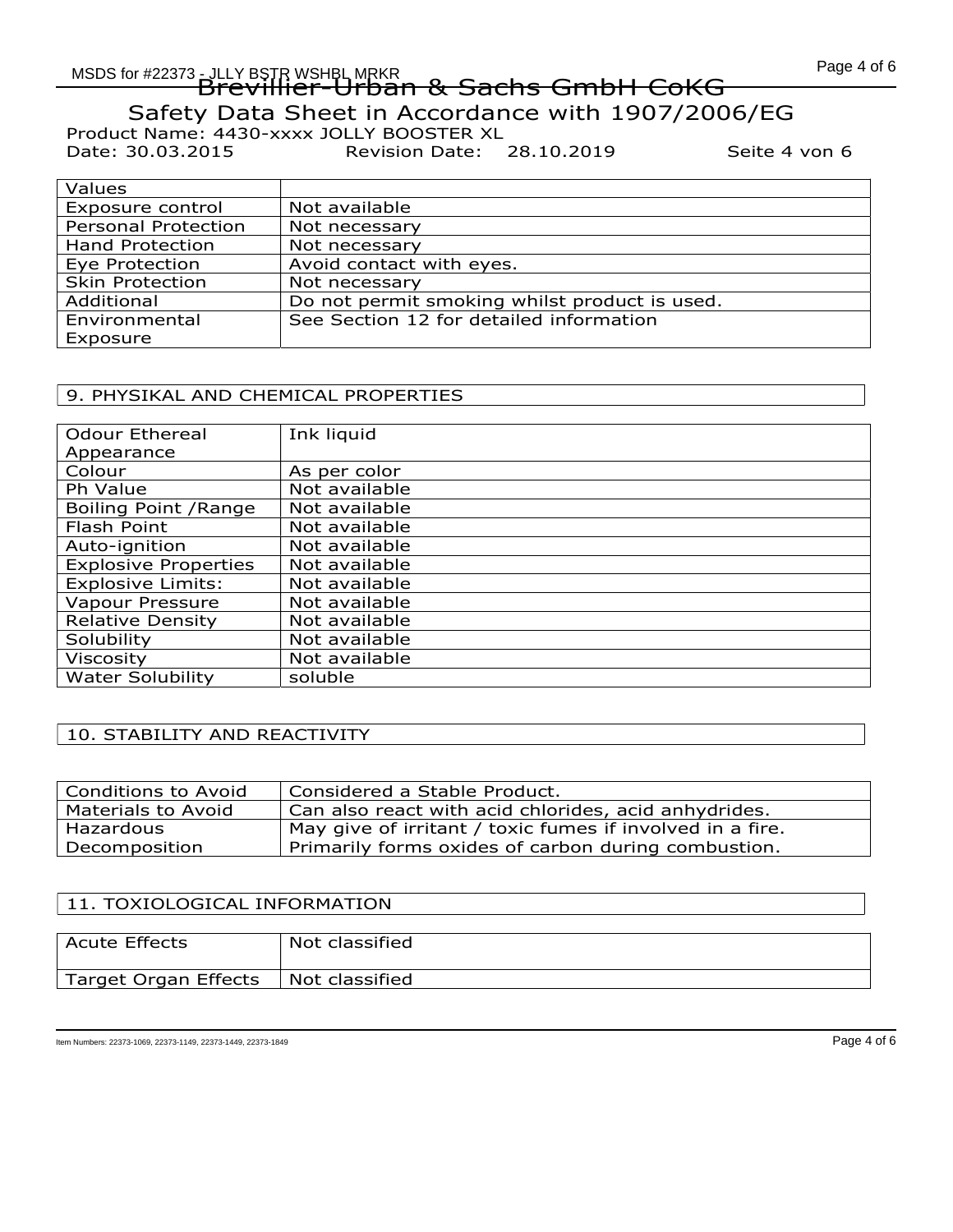# MSDS for #22373 - JLLY BSTR WSHBL MRKR AND AND ALLY AND MSDS for #22373 Brevillier-Urban & Sachs GmbH CoKG Safety Data Sheet in Accordance with 1907/2006/EG Product Name: 4430-xxxx JOLLY BOOSTER XL

Date: 30.03.2015 Revision Date: 28.10.2019 Seite 5 von 6

## 12. ECOLOGICAL INFORMATION

| Ecotoxicity           | No information available, however this product is not<br>considered to present any particular risk for the aquatic<br>environment. |
|-----------------------|------------------------------------------------------------------------------------------------------------------------------------|
| Mobility              | Not applicable                                                                                                                     |
| Persistence and       | No additional information available.                                                                                               |
| Degradability         |                                                                                                                                    |
| Bio accumulative      | No additional information available.                                                                                               |
| potential             |                                                                                                                                    |
| Other Adverse effects | No additional information available.                                                                                               |

## 13. DISPOSAL CONSIDERATIONS

Dispose of spilled material and containers in accordance with State and Local regulations for waste. State or Local regulations are complex and subject to change so should be consulted by the owner of the waste prior to disposal.

## 14. TRANSPORT INFORMATION

| ' UN No:         |                                                         |
|------------------|---------------------------------------------------------|
| Proper Shipping  |                                                         |
| Name:            |                                                         |
| ADR, IATA, IMDG! | Not classified as dangerous in the meaning of transport |

## 15. REGULATORY INFORMATION

| Hazard Symbol | <b>None</b> |
|---------------|-------------|
| ' -H-phrases  | None        |
| -P-Phrases    | None        |
|               |             |
|               |             |
|               |             |

## 16. OTHER INFORMATIONS